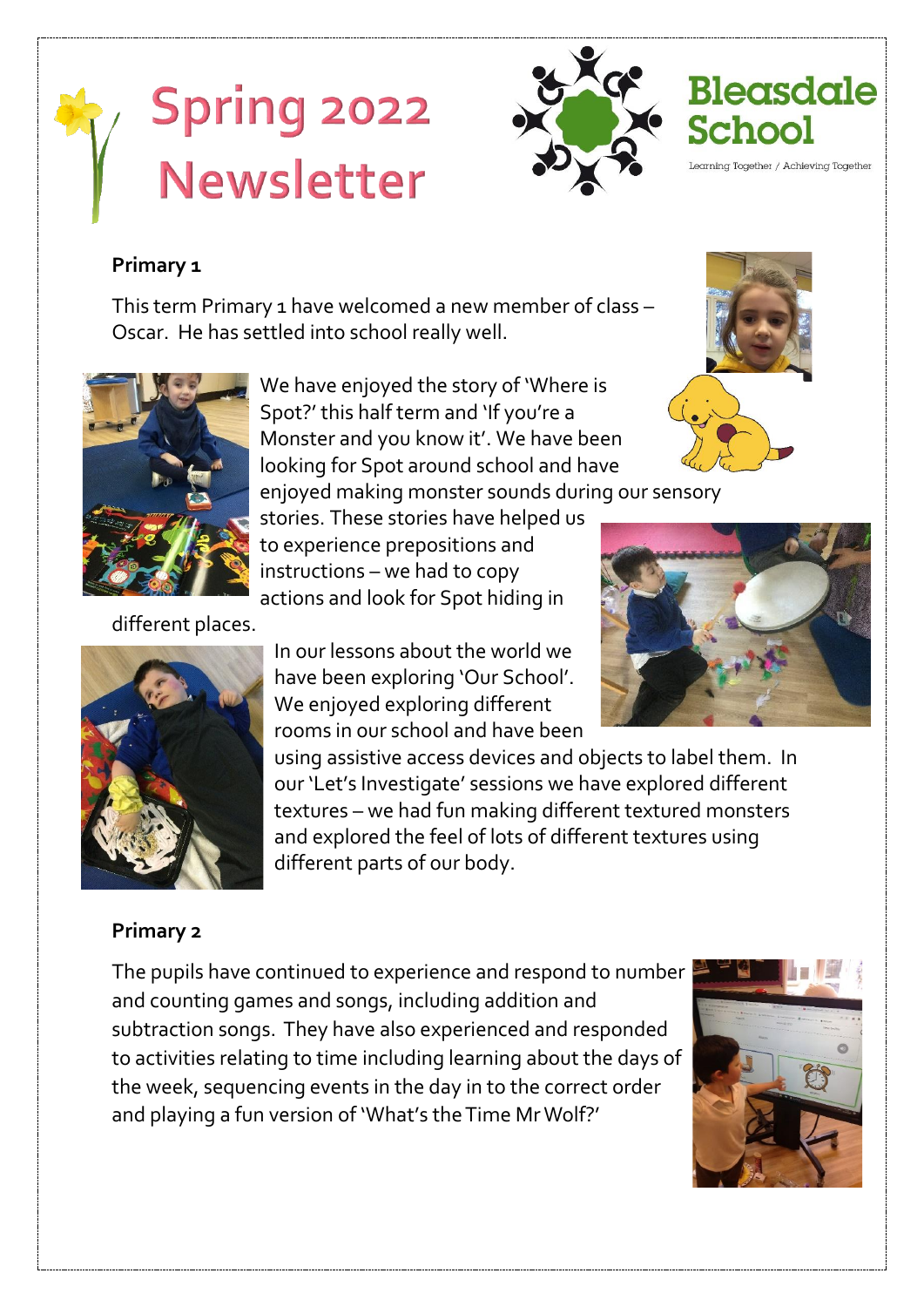During their music lessons, pupils have experienced, investigated and initiated responses to wind instruments including different whistles and kazoos. We have been lucky enough to have 'More Music' helping us too and the pupils composed their own version of 'I Can See Clearly Now.'

Pupils have experienced sensory versions of two traditional stories: 'The Three Billy Goats Gruff' and 'The Elves and the Shoemaker.' They have tracked and explored objects and music from these stories and completed mark making activities linked to them.



### **Secondary**

This term we have been sharing the text 'How to train your dragon'. We all became keen dragon trainers as we explored how we could look after and train our own dragons. Each week we explored a new aspect of dragon training and made our own dragon trainers hand guide! For World Book Day this year we all dressed up as vikings and dragons and re-enacted our sensory

story to the other classes. As part of our springtime topic, we have been investigating the life cycle of a butterfly. For the past 5 weeks, we have looked after our own caterpillars and



slowly watched them turn into butterflies. We had to be very careful when caring for them and observing them.

During our PE lessons, we have been exploring the game curling. We have practised the

different skills needed to use during a game of curling. We enjoyed watching the curling during the Olympics and cheered on Team GB! We put the skills we had watched to good use in

our games that we played as a class. We have also been using the outside area during PE sessions to access our bikes, trikes, and scooters.

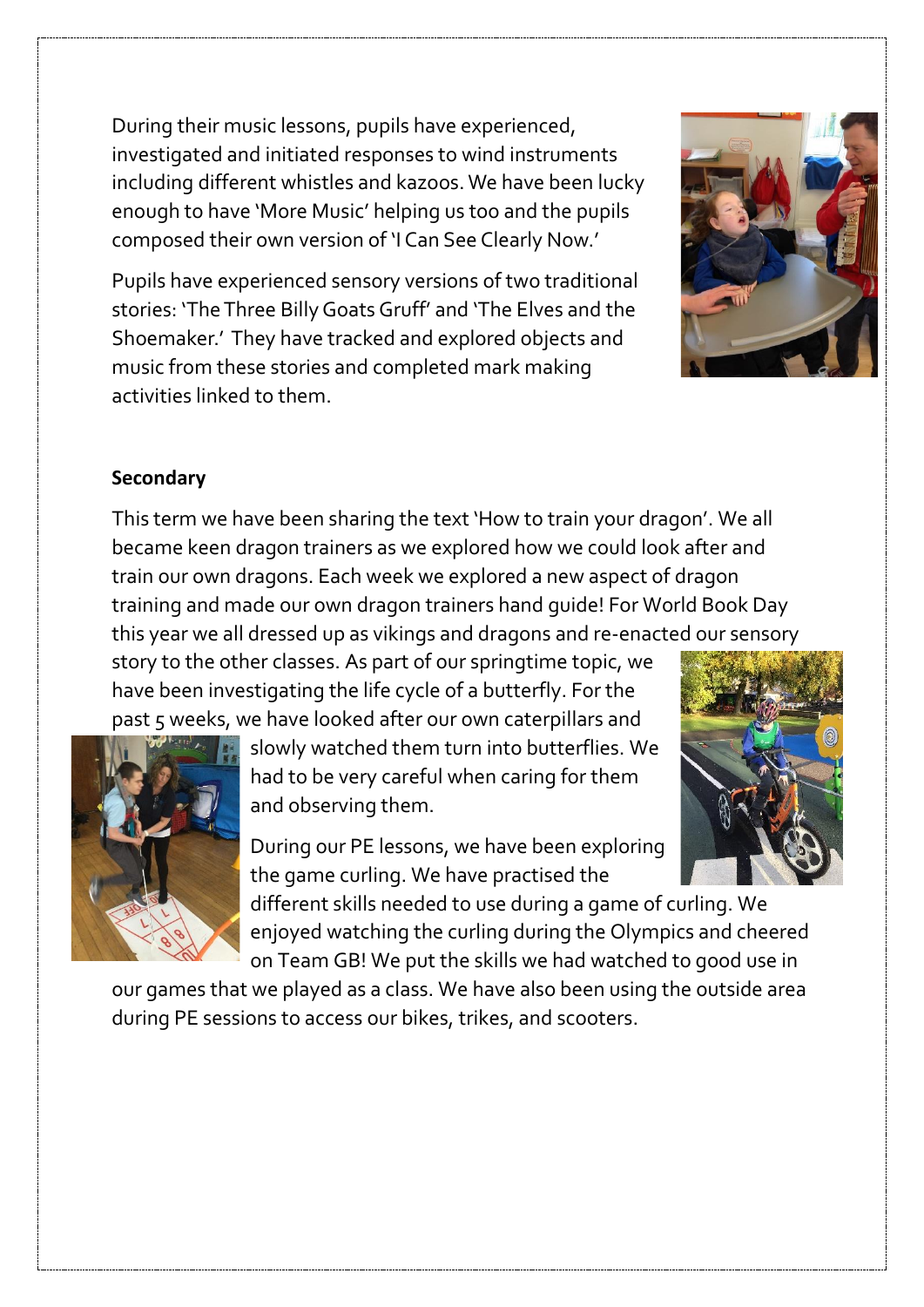#### **14-16 Department**

Students' focus for this term has been exploring the life of Mary Anning, a fossil hunter. We looked at her life and became fossil hunters ourselves, exploring sand and looking for fossils. In Functional Skills, students have explored big games. We have played big snakes and ladders and skittles. We have also played with and matched big dominoes. We have worked on looking at





the different times of day and exploring what we do during our morning routines.

During DT and Art we have completed mosaics. We have

looked at mosaics from around the world and used different media to make mosaics, such as clay, foil, paper and card.

During music, we have explored electronic instruments. We have listened to and responded to the different instruments and the sounds that they make. We have also played these instruments and made our own music.



During our Cultural Awareness Day, we experienced Diwali through a wide range of different activities, including making lamps, exploring traditional clothing and artefacts from the Hindu place of worship.

### **FE Department**

This term 16 – 19 have focussed on their interaction skills with people in the local community. Students have practised acknowledging and interacting with unfamiliar people. They have achieved this in many different sessions. Some students

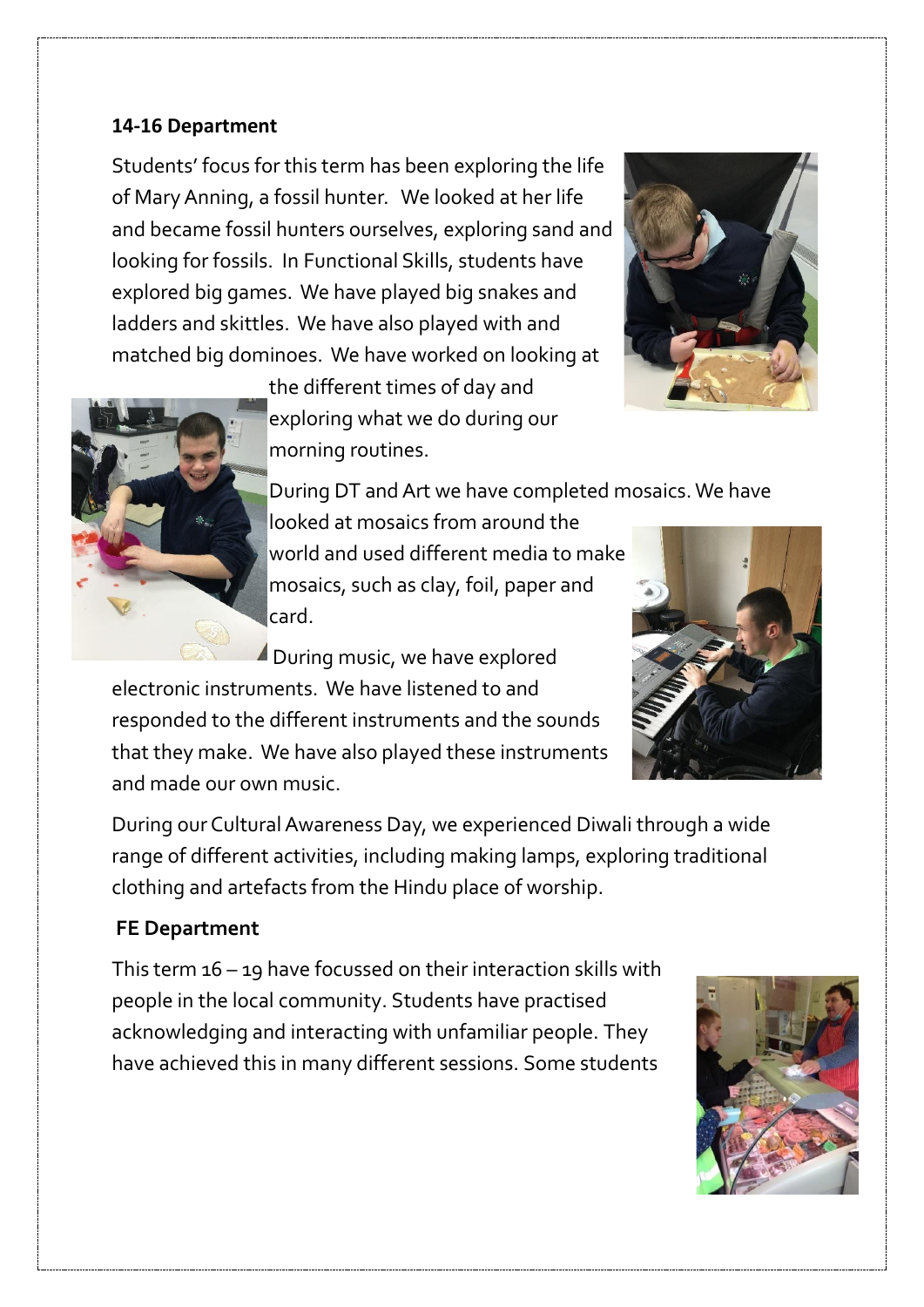

have continued to serve drinks and teacakes to members of the public in Bleasdale Brews on a Wednesday morning, while other students have taken part in community leisure activities at More Music, using different instruments to accompany the songs. They have also been shopping at the local butchers in the village and following the shopping list in the local supermarket in Carnforth.

Students have also helped the Carnforth Wombles litter pick.



## **Residential**

This term we have been getting out in to the community and practising our life skills. Students have been shopping to buy the ingredients needed to make their tea and have



had several evenings out including "Bay Beats" in Morecambe and Bowling. Students have all enjoyed the atmosphere, music and



the lights as well as meeting different people every week.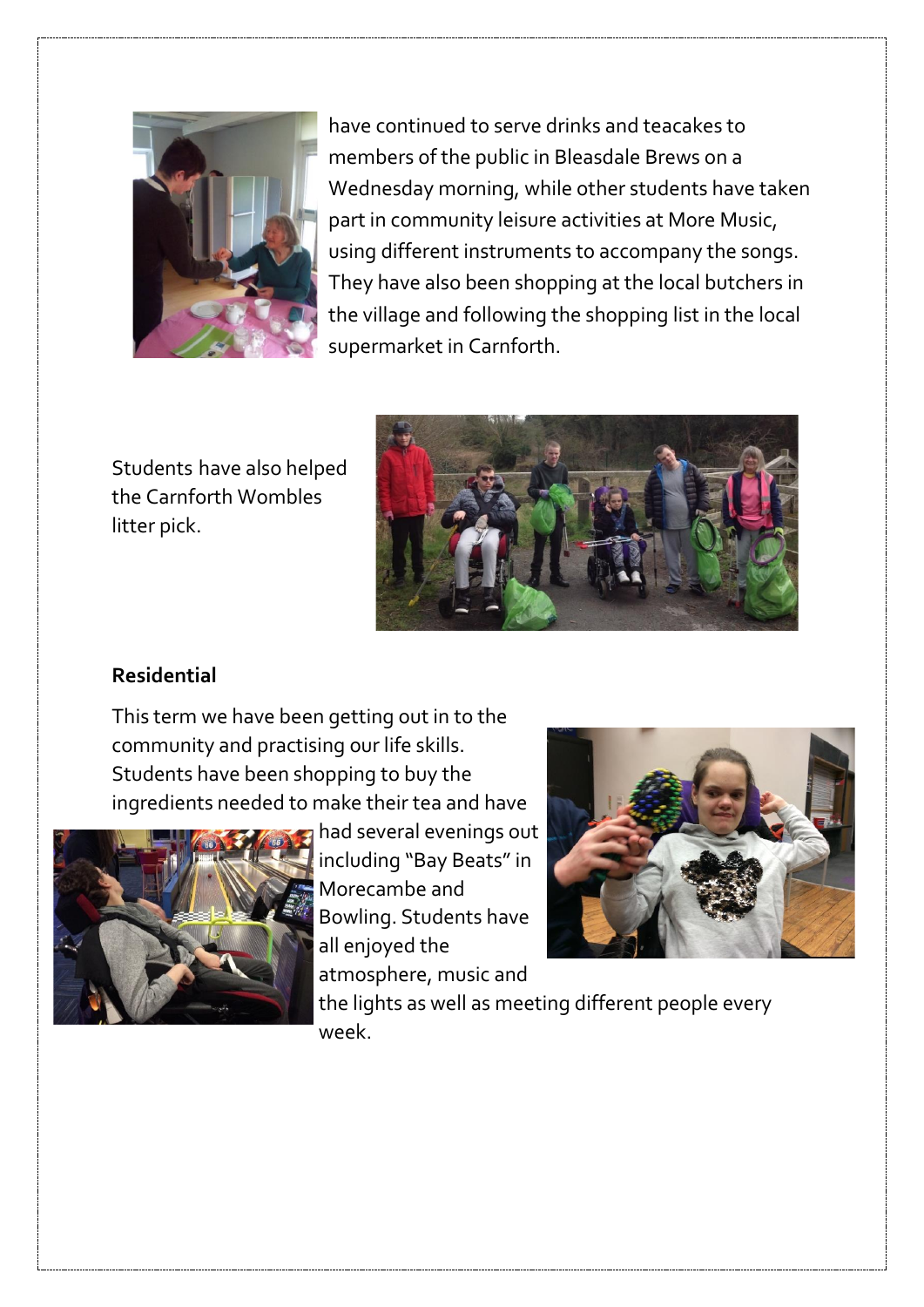

Comic Relief

For Red Nose Day the pupils dressed in something red or something which made them smile. We raised £36.70.

# World Book Day

We had a very busy day celebrating World Book day. All the classes shared their stories with the whole of the school. We had great fun! Primary 1 enjoyed dressing up as Monsters to share their story If You're a Monster and You Know It. In Secondary they have been exploring the sensory story of How to Train Your Dragon. 16 - 19 shared their text Black Beauty and the students and staff dressed as farmers. 14-16 shared the Boy and the Turtle. The pupils dressed in multi colours to represent the coral reef, explored resources associated with the text, and watched the turtle as it moved across the

classroom floor.



# **Staff News**

This term we have been joined by the following new staff: Claire Cargill, who is the Teacher in 14-16; Ellie Maplethorpe, Becky Taylor and Susan Charters (TAs). Becca Hay and Lisa Goodbrand are working with us in school as supply TAs and Ellie Shepherd- teacher is providing PPA cover two days a week.

The following staff have moved on this term: Naushad Surve (Assistant Head); Tim Jenner, Vicky Cape, Nicola Braithwaite and Mandy Thornton (TAs)